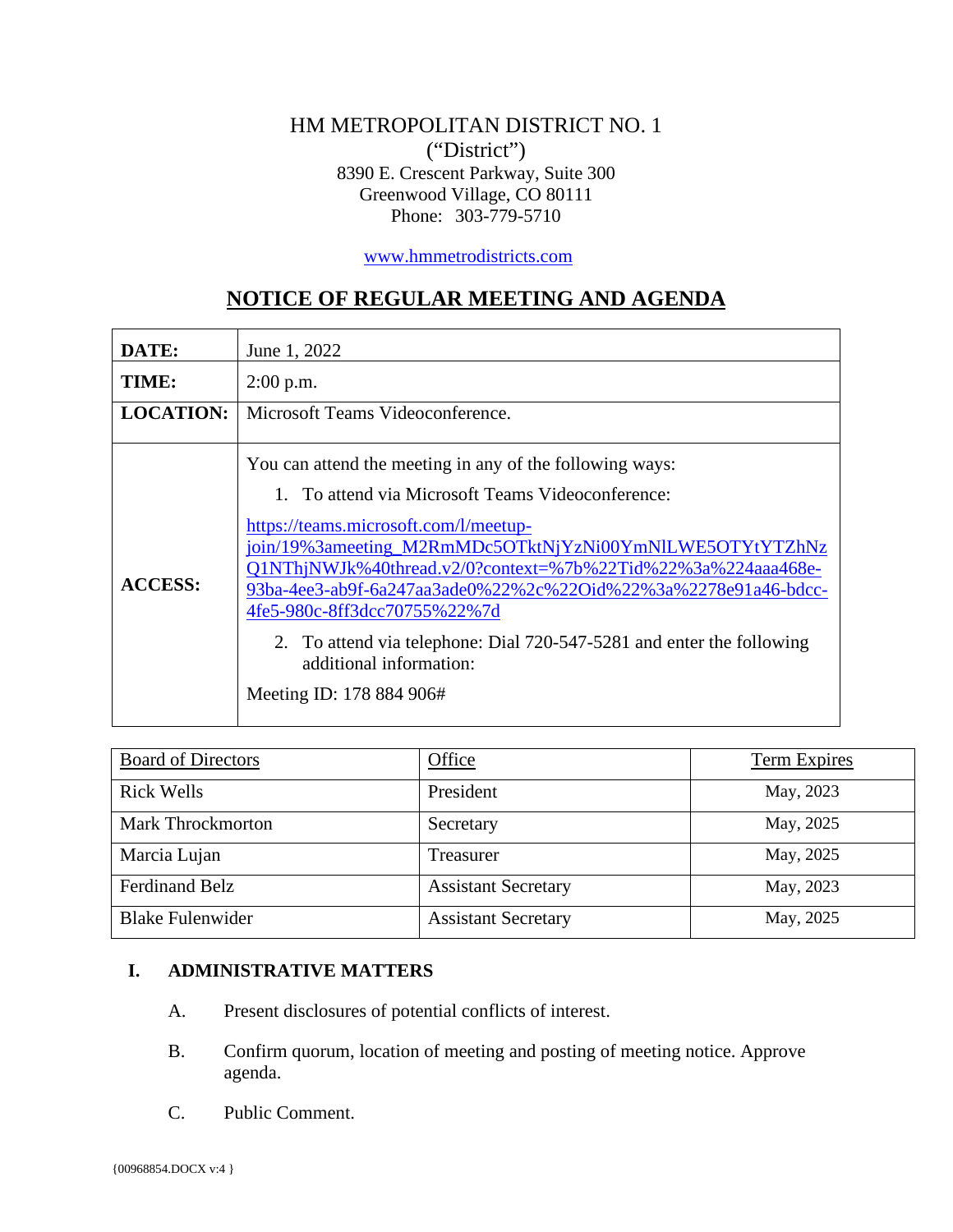Members of the public may express their views to the Board on matters that affect the District that are otherwise not on the agenda. Comments will be limited to three (3) minutes per person.

- D. Review and consider approval of minutes of the March 2, 2022, Regular Board Meeting and March 16, 2022, Special Board Meeting (enclosures).
- E. Discuss the results of the May 3, 2022 Director Election (enclosure).
- F. Confirm filing of Oaths of Office.
- G. Consider appointment of officers.

| President:                  |  |
|-----------------------------|--|
| Secretary:                  |  |
| Treasurer                   |  |
| <b>Assistant Secretary:</b> |  |
| <b>Assistant Secretary:</b> |  |
|                             |  |

#### **II. FINANCIAL MATTERS**

- A. Approval and/or ratify approval of payment of claims in the amount of \$3,378,444.42 (enclosure).
- B. Review and consider acceptance of April 30, 2022 Unaudited Financial Statements (enclosure).
- C. Discuss Acceptance of and Reimbursement for Verified District eligible costs:
	- i. Review and consider acceptance of Engineer's Report and Certification #08, dated December 21, 2021, prepared by Ranger Engineering, LLC in the amount of \$279,928.40 (enclosure).
	- ii. Review and consider acceptance of Engineer's Report and Certification #09, dated January 24, 2022, prepared by Ranger Engineering, LLC in the amount of \$53,141.77 (enclosure).
	- iii. Review and consider acceptance of Engineer's Report and Certification #10 R3, dated February 24, 2022, prepared by Ranger Engineering, LLC in the amount of \$146.935.03 (enclosure).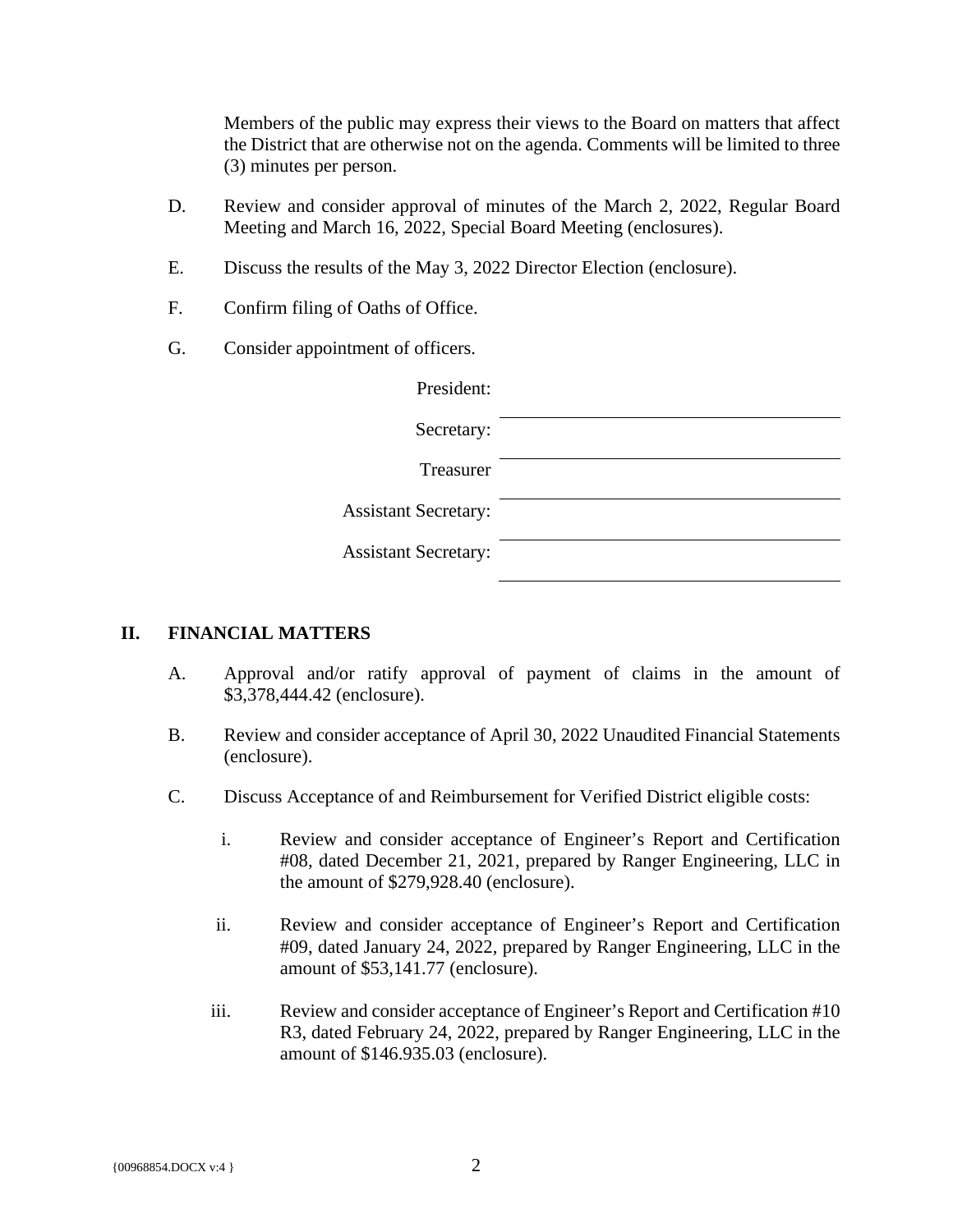- iv. Review and consider acceptance of Engineer's Report and Certification #11 R1, dated March 29, 2022, prepared by Ranger Engineering, LLC in the amount of \$2,575,015.41 (enclosure).
- v. Review and consider acceptance of Engineer's Report and Certification #12, dated April 15, 2022, prepared by Ranger Engineering, LLC in the amount of \$359,893.00 (enclosure).
- vi. Authorize payments to vendors in the amounts as verified and described in the Engineer's Reports and Certifications prepared by Ranger Engineering, LLC.
- D. Review and consider approval of the 2021 Audit and authorize execution of the Representation Letters (enclosure).

#### **III. LEGAL MATTERS**

- A. Review and consider acceptance of the Infrastructure Financing and Coordination Agreement Regarding  $60<sup>th</sup>$  Avenue Improvements by and between the District and Highpoint Acquisitions, LLC (to be distributed).
- B. Other.

#### **IV. MANAGER MATTERS**

- A. Ratify approval of Work Order No. 3 to the Standard Agreement and General Conditions Between Owner and Construction Manager between the District and M. A. Mortenson Company for Box Elder Phase I Infrastructure Development Project (enclosure).
- B. Ratify approval of Work Order No. 4 to the Standard Agreement and General Conditions Between Owner and Construction Manager between the District and M. A. Mortenson Company for Box Elder Phase I Infrastructure Development Project (enclosure).
- C. Ratify approval of Work Order No. 5 to the Standard Agreement and General Conditions Between Owner and Construction Manager between the District and M. A. Mortenson Company for Box Elder Phase I Infrastructure Development Project in the amount of \$427,821.00 (enclosure).
- D. Other.

### **V. CAPITAL IMPROVMENTS**

A. Other.